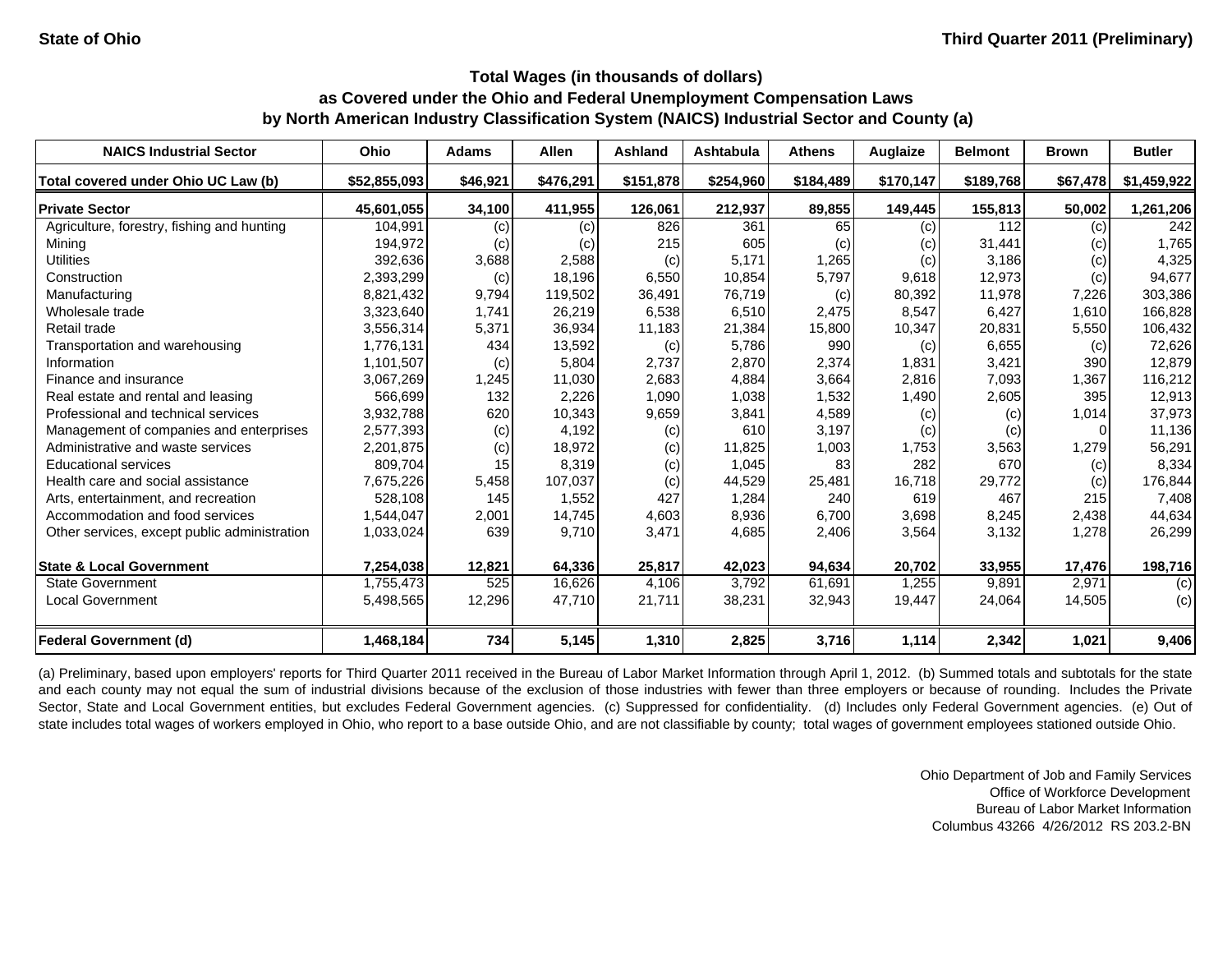| <b>NAICS Industrial Sector</b>               | Carroll  | Champaign | <b>Clark</b> | <b>Clermont</b> | <b>Clinton</b> | Columbiana | Coshocton | <b>Crawford</b> | Cuyahoga    | <b>Darke</b> |
|----------------------------------------------|----------|-----------|--------------|-----------------|----------------|------------|-----------|-----------------|-------------|--------------|
| Total covered under Ohio UC Law (b)          | \$41,394 | \$83,623  | \$412,298    | \$510,273       | \$148,520      | \$232,244  | \$90,148  | \$110,037       | \$8,066,850 | \$144,431    |
| <b>Private Sector</b>                        | 33,613   | 66,716    | 351,126      | 437,370         | 126,664        | 194,099    | 76,818    | 91,587          | 7,106,591   | 125,311      |
| Agriculture, forestry, fishing and hunting   | (c)      | (c)       | 2,989        | 191             | 138            | 837        | 460       | (c)             | 1.379       | (c)          |
| Mining                                       | (c)      | (c)       | 593          | 56              | 73             | 2,608      | 2,694     | (c)             | 5,399       | (c)          |
| <b>Utilities</b>                             | 740      | (c)       | (c)          | 10,356          | (c)            | 3,013      | 7,927     | 541             | 30,067      | 904          |
| Construction                                 | 1,629    | 2,076     | 11,831       | 26,623          | 2,193          | 9,732      | 1,993     | 3,772           | 285.567     | 9,217        |
| Manufacturing                                | 11,735   | 31,885    | 80,802       | 79,550          | 37,397         | 52,089     | 28,626    | 37,463          | 1,006,276   | 41,291       |
| Wholesale trade                              | 897      | 3,560     | (c)          | 34,921          | (c)            | 10,216     | 1,293     | 4,706           | 530,736     | 7,084        |
| Retail trade                                 | 5,214    | 6,021     | 32,808       | 58,331          | 9,373          | 24,534     | 6,316     | 7,494           | 403,776     | 11,019       |
| Transportation and warehousing               | 2,450    | (c)       | 29,925       | 26,026          | 28,445         | 10,371     | 2,516     | 1,167           | 225,483     | 10,138       |
| Information                                  | 327      | 875       | 3.170        | 21,897          | 3,070          | 1,382      | 621       | 361             | 196,024     | 848          |
| Finance and insurance                        | 601      | 2,023     | 21,900       | 38,877          | 5,403          | 5,207      | 1,951     | 6,512           | 656,819     | 5,709        |
| Real estate and rental and leasing           | 254      | 475       | 3,467        | 8,191           | 967            | 1,408      | 428       | 449             | 143,239     | 609          |
| Professional and technical services          | 641      | 3,181     | 8,861        | 22,881          | 1,806          | 3,904      | (c)       | 3,383           | 758,464     | (c)          |
| Management of companies and enterprises      | 0        | (c)       | 13,314       | 6,009           | 2,998          | 1,834      | (c)       | (c)             | 420,796     | (c)          |
| Administrative and waste services            | 535      | (c)       | 11,619       | 18,699          | 2,191          | 9,130      | 2,645     | (c)             | 345,182     | 2,709        |
| <b>Educational services</b>                  | (c)      | (c)       | 7,772        | 3,011           | (c)            | 2,614      | 117       | (c)             | 190,228     | 144          |
| Health care and social assistance            | (c)      | (c)       | 67,621       | 45,671          | (c)            | 40,828     | 13,480    | (c)             | 1,396,289   | 19,513       |
| Arts, entertainment, and recreation          | 328      | 480       | 1,642        | 3,630           | 208            | 1,061      | 509       | 249             | 147,679     | 669          |
| Accommodation and food services              | 1,420    | 2,796     | 15,439       | 22,186          | 3,813          | 6,984      | 2,123     | 3,170           | 206,549     | 2,813        |
| Other services, except public administration | 1,103    | 1,160     | 14,432       | 10,264          | 1,789          | 6,350      | 1,245     | 1,502           | 156,637     | 2,319        |
| <b>State &amp; Local Government</b>          | 7,781    | 16,907    | 61,172       | 72,903          | 21,856         | 38,145     | 13,330    | 18,450          | 960,259     | 19,120       |
| <b>State Government</b>                      | 382      | 587       | 2,053        | 7,266           | 2,498          | 4,342      | 551       | 2,130           | 67,007      | 457          |
| <b>Local Government</b>                      | 7,399    | 16,320    | 59,119       | 65,637          | 19,358         | 33,803     | 12,779    | 16,320          | 893,252     | 18,663       |
| <b>Federal Government (d)</b>                | 514      | 878       | 9,212        | 4,469           | 2,173          | 8,852      | 1,146     | 1,124           | 308,403     | 1,323        |

(a) Preliminary, based upon employers' reports for Third Quarter 2011 received in the Bureau of Labor Market Information through April 1, 2012. (b) Summed totals and subtotals for the state and each county may not equal the sum of industrial divisions because of the exclusion of those industries with fewer than three employers or because of rounding. Includes the Private Sector, State and Local Government entities, but excludes Federal Government agencies. (c) Suppressed for confidentiality. (d) Includes only Federal Government agencies. (e) Out of state includes total wages of workers employed in Ohio, who report to <sup>a</sup> base outside Ohio, and are not classifiable by county; total wages of government employees stationed outside Ohio.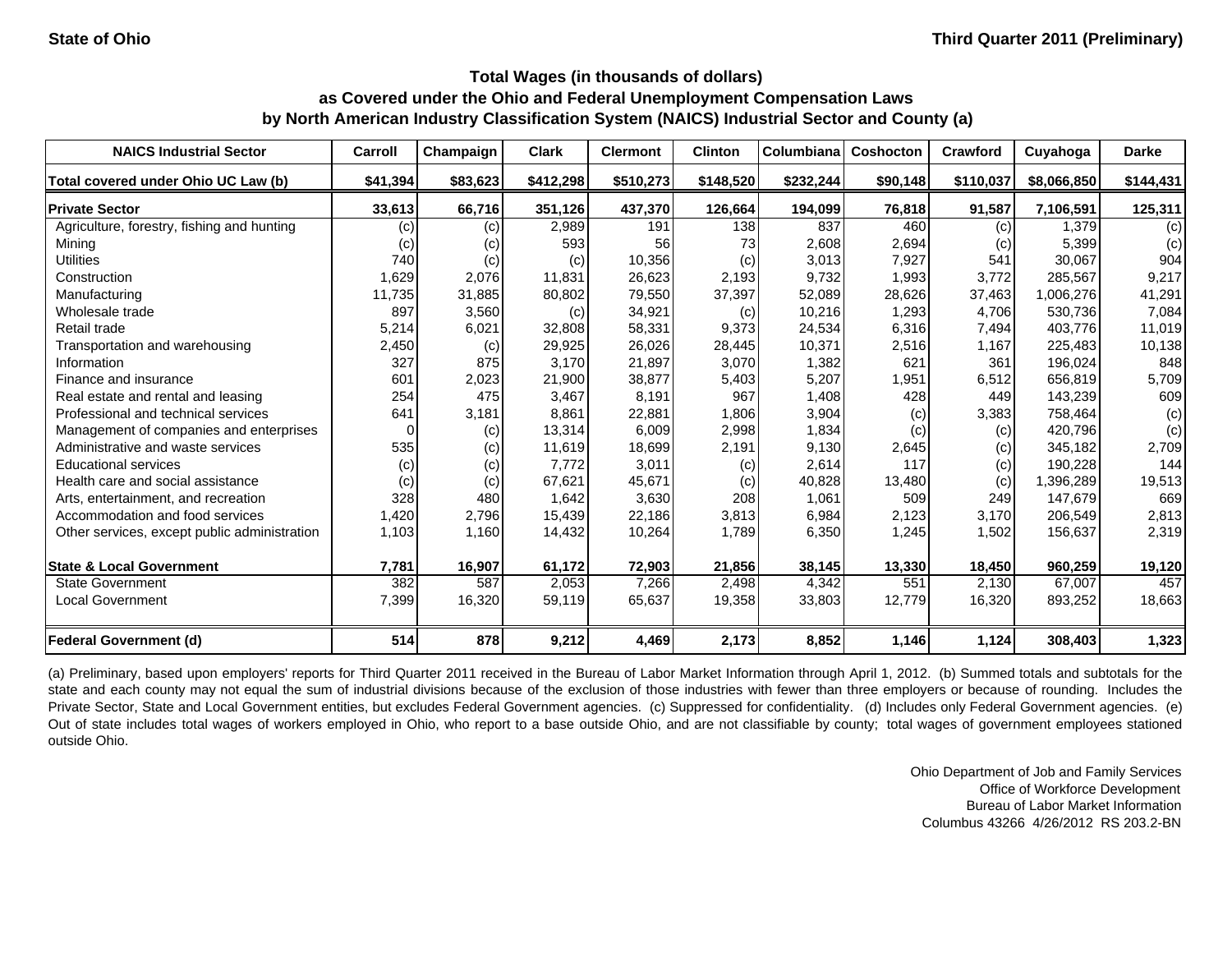| <b>NAICS Industrial Sector</b>               | <b>Defiance</b> | <b>Delaware</b> | Erie      | <b>Fairfield</b> | <b>Fayette</b> | <b>Franklin</b> | <b>Fulton</b> | Gallia   | Geauga    | Greene    |
|----------------------------------------------|-----------------|-----------------|-----------|------------------|----------------|-----------------|---------------|----------|-----------|-----------|
| Total covered under Ohio UC Law (b)          | \$140,475       | \$888,747       | \$329,120 | \$336,927        | \$83,440       | \$7,760,168     | \$153,116     | \$97,491 | \$302,810 | \$564,175 |
| <b>Private Sector</b>                        | 122,153         | 800,000         | 275,045   | 269,695          | 67,945         | 6,440,350       | 131.085       | 80,424   | 263,375   | 453,795   |
| Agriculture, forestry, fishing and hunting   | 328             | (c)             | (c)       | 318              | 449            | 2,749           | (c)           | (c)      | (c)       | (c)       |
| Mining                                       |                 | (c)             | (c)       | 461              |                | 6,665           | (c)           | (c)      | (c)       | (c)       |
| <b>Utilities</b>                             | 190             | 2,431           | (c)       | 2,788            | (c)            | 47,689          | (c)           | 15,348   | (c)       | (c)       |
| Construction                                 | 3,732           | 31,379          | 13,441    | 17,220           | 2,403          | 279,015         | 8,232         | 3,126    | 22,274    | 17,340    |
| Manufacturing                                | 54,645          | 77,952          | 78,287    | 53,586           | 17,789         | 480,646         | 67,129        | 6,149    | 82,913    | 44,680    |
| Wholesale trade                              | 4,465           | 35,473          | 11,677    | 9,739            | (c)            | 425,011         | 8,570         | 861      | 21,531    | 15,308    |
| Retail trade                                 | 13,341          | 65,538          | 26,092    | 35,592           | 12,072         | 496,762         | 9,048         | 8,092    | 26,085    | 56,020    |
| Transportation and warehousing               | 4,881           | 35,430          | (c)       | 6,234            | 10,376         | 423,319         | (c)           | 3,433    | (c)       | (c)       |
| Information                                  | 2,080           | 16,151          | 3,375     | 2,601            | 442            | 232,474         | 767           | 842      | 1,576     | 15,299    |
| Finance and insurance                        | 6,889           | 89,329          | 7,319     | 7,038            | 3,780          | 709,142         | 3,140         | 3,536    | 8,764     | 22,406    |
| Real estate and rental and leasing           | 418             | 5,185           | 2,165     | 2,706            | 422            | 108,345         | 595           | 359      | 1.765     | 3,585     |
| Professional and technical services          | 1,802           | 266,186         | 4,781     | 10,093           | (c)            | 778,030         | 1,697         | (c)      | 11,989    | 145,980   |
| Management of companies and enterprises      | 1,004           | 10,316          | 1,753     | 3,306            | (c)            | 489,581         | 595           | (c)      | 55        | 2,937     |
| Administrative and waste services            | 2,555           | 28,342          | 6,419     | 25,742           | 1,311          | 390,099         | 2,157         | 1,483    | 16.809    | 20,328    |
| <b>Educational services</b>                  | (c)             | 11,376          | 1,333     | 1,712            | (c)            | 129,064         | (c)           | (c)      | 4,442     | 14,107    |
| Health care and social assistance            | (c)             | 56,802          | 51,532    | 63,427           | (c)            | 988,459         | (c)           | (c)      | 33,671    | 47,539    |
| Arts, entertainment, and recreation          | 235             | 15,071          | 25,003    | 1,495            | 465            | 46,141          | 1,251         | 129      | 2,741     | 2,755     |
| Accommodation and food services              | 4,169           | 36,803          | 23,997    | 15,990           | 3,494          | 233,683         | 3,338         | 3,089    | 7,626     | 25,366    |
| Other services, except public administration | 2,694           | 13,532          | 4,631     | 9,648            | 920            | 173,476         | 1,756         | 1,942    | 9,408     | 7,685     |
| <b>State &amp; Local Government</b>          | 18,322          | 88,747          | 54,075    | 67,232           | 15,495         | 1,319,818       | 22,031        | 17,067   | 39,435    | 110,380   |
| <b>State Government</b>                      | 1,042           | 11,309          | 12,301    | 10,523           | 488            | 676,851         | 1,867         | 4,812    | 2,789     | (c)       |
| <b>Local Government</b>                      | 17,280          | 77,438          | 41,774    | 56,709           | 15,007         | 642,967         | 20,164        | 12,255   | 36,646    | (c)       |
| <b>Federal Government (d)</b>                | 1,218           | 3,377           | 5,280     | 3,626            | 730            | 239,254         | 1,217         | 969      | 2,050     | 316,965   |

(a) Preliminary, based upon employers' reports for Third Quarter 2011 received in the Bureau of Labor Market Information through April 1, 2012. (b) Summed totals and subtotals for the state and each county may not equal the sum of industrial divisions because of the exclusion of those industries with fewer than three employers or because of rounding. Includes the Private Sector, State and Local Government entities, but excludes Federal Government agencies. (c) Suppressed for confidentiality. (d) Includes only Federal Government agencies. (e) Out of state includes total wages of workers employed in Ohio, who report to <sup>a</sup> base outside Ohio, and are not classifiable by county; total wages of government employees stationed outside Ohio.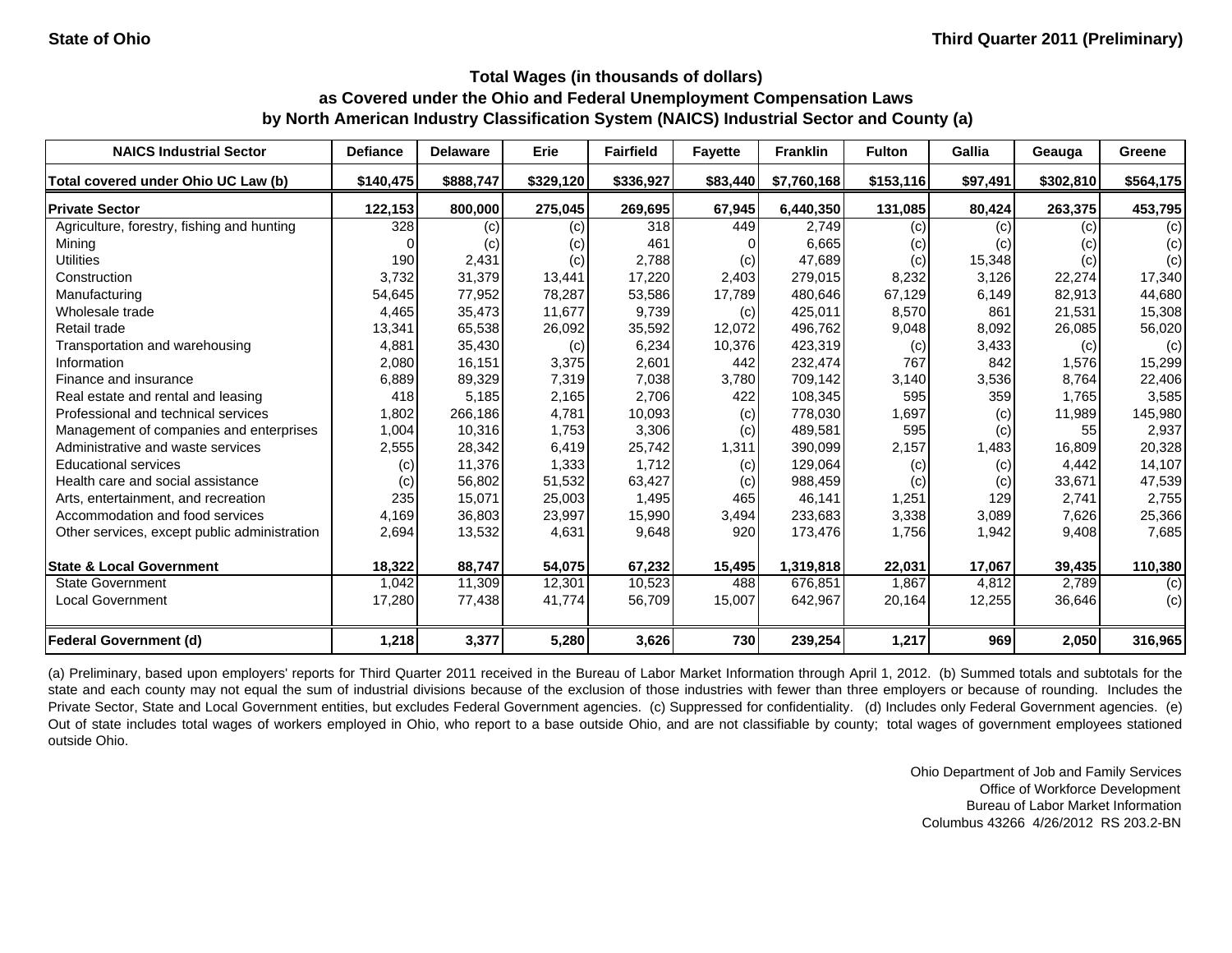| <b>NAICS Industrial Sector</b>               | <b>Guernsey</b>   | <b>Hamilton</b> | <b>Hancock</b> | <b>Hardin</b> | <b>Harrison</b> | Henry                      | Highland | <b>Hocking</b> | <b>Holmes</b> | <b>Huron</b> |
|----------------------------------------------|-------------------|-----------------|----------------|---------------|-----------------|----------------------------|----------|----------------|---------------|--------------|
| Total covered under Ohio UC Law (b)          | \$119,113         | \$6,225,850     | \$413,933      | \$65,149      | \$25,821        | \$102,758                  | \$76,912 | \$52,817       | \$135,380     | \$190,422    |
| <b>Private Sector</b>                        | 96,505            | 5,734,213       | 381,322        | 53,282        | 20,296          | 83,617                     | 55,400   | 33,900         | 120,392       | 166,486      |
| Agriculture, forestry, fishing and hunting   | (c)               | 1.813           | 329            | 1,266         | 92              | (c)                        | 186      | 159            | 1,205         | 7,498        |
| Mining                                       | $\left( c\right)$ | 1,315           | (c)            |               | 6,099           | (C)                        | 382      | 1,532          | 1,111         | 0            |
| <b>Utilities</b>                             | 751               | 25,064          | 1,578          | 807           | (c)             | $\left( \mathrm{c}\right)$ | 956      | 107            | (c)           | (c)          |
| Construction                                 | 10,681            | 251,876         | (c)            | 1,072         | 653             | 7,330                      | 3,750    | 2,725          | 16,043        | 20,174       |
| Manufacturing                                | 29,779            | 791,544         | 122,112        | 18,682        | 4,554           | 39,484                     | 15,974   | 9,522          | 51,231        | 64,546       |
| Wholesale trade                              | 2,634             | 422,265         | 14,675         | 3,201         | 1,334           | (c)                        | 1,697    | 776            | 4,857         | (c)          |
| Retail trade                                 | 10,340            | 299,437         | 30,603         | 4,756         | 1,255           | 7,007                      | 8,355    | 4,416          | 10,835        | 11,698       |
| Transportation and warehousing               | 2,430             | 110,228         | 21,575         | 1,807         | (c)             | 6,784                      | 1,379    | 406            | (c)           | 10,013       |
| Information                                  | 812               | 135,240         | 3,959          | 396           | (c)             | 1,045                      | 2,536    | 358            | 552           | 2,565        |
| Finance and insurance                        | 2,393             | 424,218         | 6,427          | 1,684         | (c)             | 2,886                      | 3,452    | 1,565          | 3,559         | 3,980        |
| Real estate and rental and leasing           | 574               | 76,331          | 3,599          | 310           | (c)             | 528                        | 451      | 443            | 274           | 679          |
| Professional and technical services          | (c)               | 610.802         | 15,435         | 1,284         | 322             | 723                        | (c)      | 603            | (c)           | 3,206        |
| Management of companies and enterprises      | (c)               | 832,645         | 9,856          |               | (c)             |                            | (c)      | $\Omega$       | (c)           | 670          |
| Administrative and waste services            | 1,678             | 264,066         | 13,629         | 311           | (c)             | 653                        | 939      | 1,174          | 8,939         | 1,707        |
| <b>Educational services</b>                  | 222               | 94,080          | 10,149         | (c)           | (c)             | 201                        | 97       | (c)            | (c)           | 1,112        |
| Health care and social assistance            | 20,164            | 995,565         | 48,241         | (c)           | (c)             | 9,328                      | 10,143   | (c)            | (c)           | 22,553       |
| Arts, entertainment, and recreation          | 243               | 132,145         | 1,105          | 165           | 149             | 65                         | 171      | 227            | 461           | 658          |
| Accommodation and food services              | 5,238             | 152,712         | 11,723         | 2,814         | 514             | 1,418                      | 2,260    | 3,325          | 4,114         | 4,472        |
| Other services, except public administration | 1,779             | 112,868         | 7,986          | 923           | (c)             | 1,674                      | 1,023    | 1,195          | 1,642         | 3,368        |
| <b>State &amp; Local Government</b>          | 22,608            | 491,637         | 32,611         | 11,867        | 5,525           | 19,141                     | 21,512   | 18,917         | 14,988        | 23,936       |
| <b>State Government</b>                      | 7,815             | 106,624         | 2,823          | 438           | 647             | 534                        | 1,175    | 5,328          | 429           | 1,005        |
| <b>Local Government</b>                      | 14,793            | 385,013         | 29,788         | 11,429        | 4,878           | 18,607                     | 20,337   | 13,589         | 14,559        | 22,931       |
| <b>Federal Government (d)</b>                | 1,676             | 172,383         | 2,201          | 881           | 655             | 908                        | 1,310    | 573            | 837           | 1,726        |

(a) Preliminary, based upon employers' reports for Third Quarter 2011 received in the Bureau of Labor Market Information through April 1, 2012. (b) Summed totals and subtotals for the state and each county may not equal the sum of industrial divisions because of the exclusion of those industries with fewer than three employers or because of rounding. Includes the Private Sector, State and Local Government entities, but excludes Federal Government agencies. (c) Suppressed for confidentiality. (d) Includes only Federal Government agencies. (e) Out of state includes total wages of workers employed in Ohio, who report to <sup>a</sup> base outside Ohio, and are not classifiable by county; total wages of government employees stationed outside Ohio.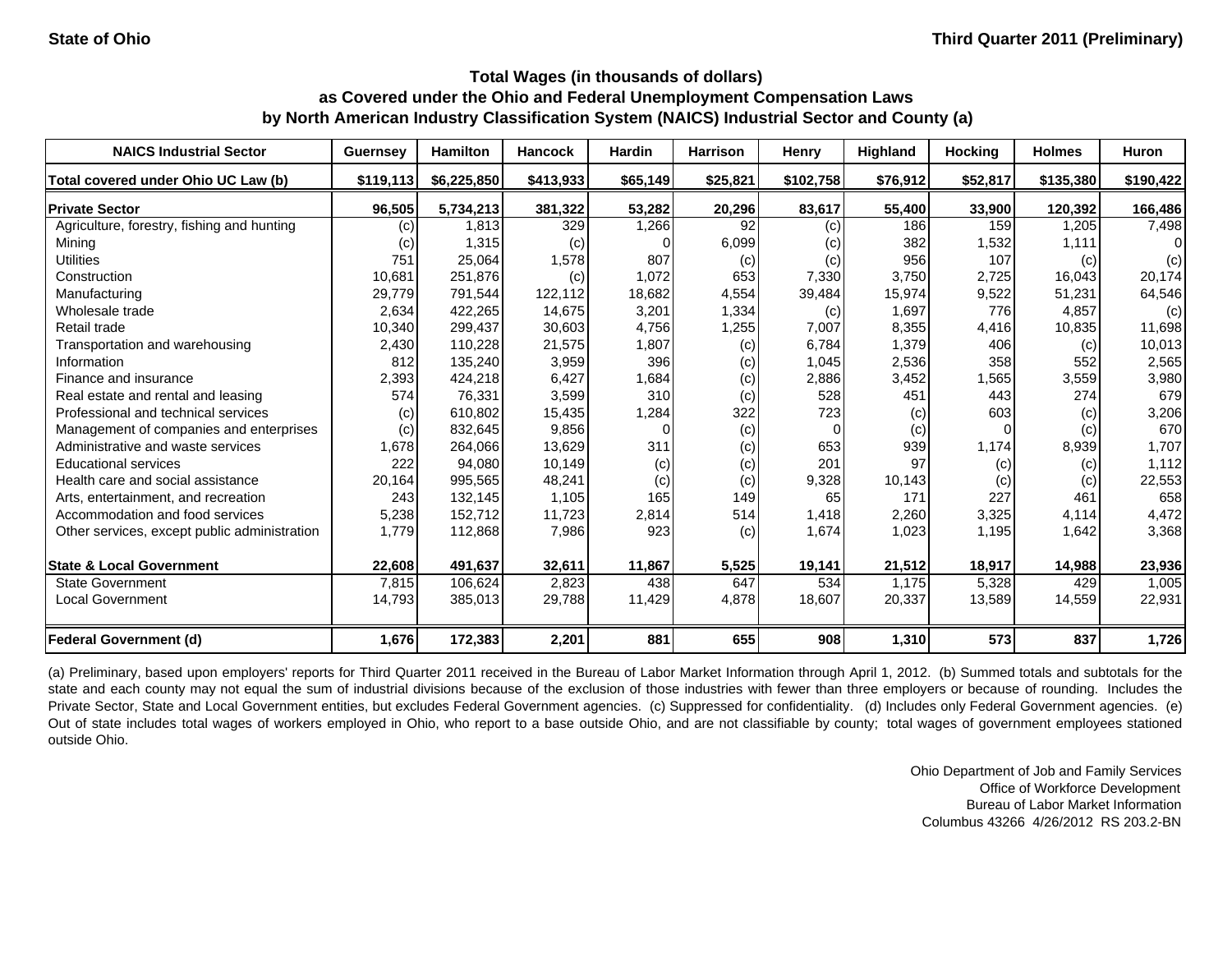| <b>NAICS Industrial Sector</b>               | <b>Jackson</b> | <b>Jefferson</b> | <b>Knox</b> | Lake        | Lawrence | Licking   | Logan     | Lorain    | Lucas       | <b>Madison</b> |
|----------------------------------------------|----------------|------------------|-------------|-------------|----------|-----------|-----------|-----------|-------------|----------------|
| Total covered under Ohio UC Law (b)          | \$84,616       | \$199,336        | \$188,109   | \$1,033,101 | \$91,366 | \$475,993 | \$170,861 | \$914,769 | \$2,026,523 | \$129,519      |
| <b>Private Sector</b>                        | 70,797         | 171,082          | 163,268     | 912,119     | 66,093   | 396,533   | 149,909   | 759,581   | 1,730,305   | 94,283         |
| Agriculture, forestry, fishing and hunting   | 474            | (c)              | 535         | 6,611       | (c)      | 2,462     | 714       | 6,695     | 1,522       | 987            |
| Mining                                       | 2,759          | (c)              | 858         | 4,524       | (c)      | 1,402     | 295       | 125       | 2,665       | $\Omega$       |
| <b>Utilities</b>                             | (c)            | 20,487           | 749         | 29,372      | 1,338    | 3,232     | 487       | 7,197     | 10,726      | (c)            |
| Construction                                 | 4,193          | 15.158           | 18,027      | 48.481      | 9,822    | 27,234    | 5,937     | 43.181    | 120.830     | 4,158          |
| Manufacturing                                | 29,984         | 20,652           | 60,628      | 382,114     | (c)      | 68,991    | 72,663    | 239,312   | 300,709     | 29,008         |
| Wholesale trade                              | 1,372          | 6,948            | 4,529       | 51,118      | 2,150    | 19,071    | 4,672     | 39,258    | 88,670      | (c)            |
| Retail trade                                 | 7,489          | 16,099           | 12,640      | 77,700      | 11,098   | 58,784    | 9,783     | 76,945    | 152,796     | 12,101         |
| Transportation and warehousing               | (c)            | 11,369           | 1,946       | 8,464       | 6,319    | 20,868    | 12,643    | 16,799    | 68,408      | 15,022         |
| Information                                  | 710            | 5,575            | 2,760       | 11,801      | 899      | 4,265     | 1,015     | 7,944     | 30,672      | 649            |
| Finance and insurance                        | 2,371          | 2,874            | 3,135       | 20,864      | 2,170    | 32,624    | 2,376     | 20,435    | 80,409      | 1,333          |
| Real estate and rental and leasing           | 355            | 1,563            | 716         | 6,709       | 480      | 3,581     | 1,179     | 6,316     | 18,529      | 467            |
| Professional and technical services          | 664            | 2,887            | 3,952       | 37,769      | 1,327    | 27,019    | 5,503     | 29,008    | 122,827     | (c)            |
| Management of companies and enterprises      | 366            | 618              | 1,043       | 21,263      | 951      | 13,177    | 1,242     | 30,028    | 79,392      | (c)            |
| Administrative and waste services            | 3,355          | 6,321            | 3,058       | 36,604      | 2,317    | 16,317    | 6,711     | 37,148    | 86,961      | 3,220          |
| <b>Educational services</b>                  | 125            | (c)              | 14,936      | 10,556      | 201      | 11,091    | 97        | 25,125    | 31,298      | (c)            |
| Health care and social assistance            | 11,499         | (c)              | 25,580      | 102,323     | 14,500   | 58,143    | 16,860    | 124,746   | 412,102     | (c)            |
| Arts, entertainment, and recreation          | 114            | 1,421            | 702         | 5,293       | 111      | 3,306     | 576       | 5,030     | 15,458      | 125            |
| Accommodation and food services              | 2,445          | 5,027            | 4,744       | 29,927      | 3,804    | 16,762    | 3,749     | 26,217    | 65,073      | 2,944          |
| Other services, except public administration | 1,106          | 3,395            | 2,729       | 20,625      | 1,816    | 8,205     | 3,407     | 18,074    | 41,260      | 1,039          |
| <b>State &amp; Local Government</b>          | 13,819         | 28,254           | 24,841      | 120,982     | 25,273   | 79,460    | 20,952    | 155,188   | 296,218     | 35,236         |
| <b>State Government</b>                      | 2,144          | 945              | (c)         | 1,307       | 2,614    | 12,149    | 1,082     | 15,399    | 97,906      | 17,944         |
| <b>Local Government</b>                      | 11,675         | 27,309           | (c)         | 119,675     | 22,659   | 67,311    | 19,870    | 139,789   | 198,312     | 17,292         |
| <b>Federal Government (d)</b>                | 858            | 2,853            | 1,417       | 7,751       | 1,675    | 7,435     | 1,931     | 28,070    | 33,662      | 985            |

(a) Preliminary, based upon employers' reports for Third Quarter 2011 received in the Bureau of Labor Market Information through April 1, 2012. (b) Summed totals and subtotals for the state and each county may not equal the sum of industrial divisions because of the exclusion of those industries with fewer than three employers or because of rounding. Includes the Private Sector, State and Local Government entities, but excludes Federal Government agencies. (c) Suppressed for confidentiality. (d) Includes only Federal Government agencies. (e) Out of state includes total wages of workers employed in Ohio, who report to <sup>a</sup> base outside Ohio, and are not classifiable by county; total wages of government employees stationed outside Ohio.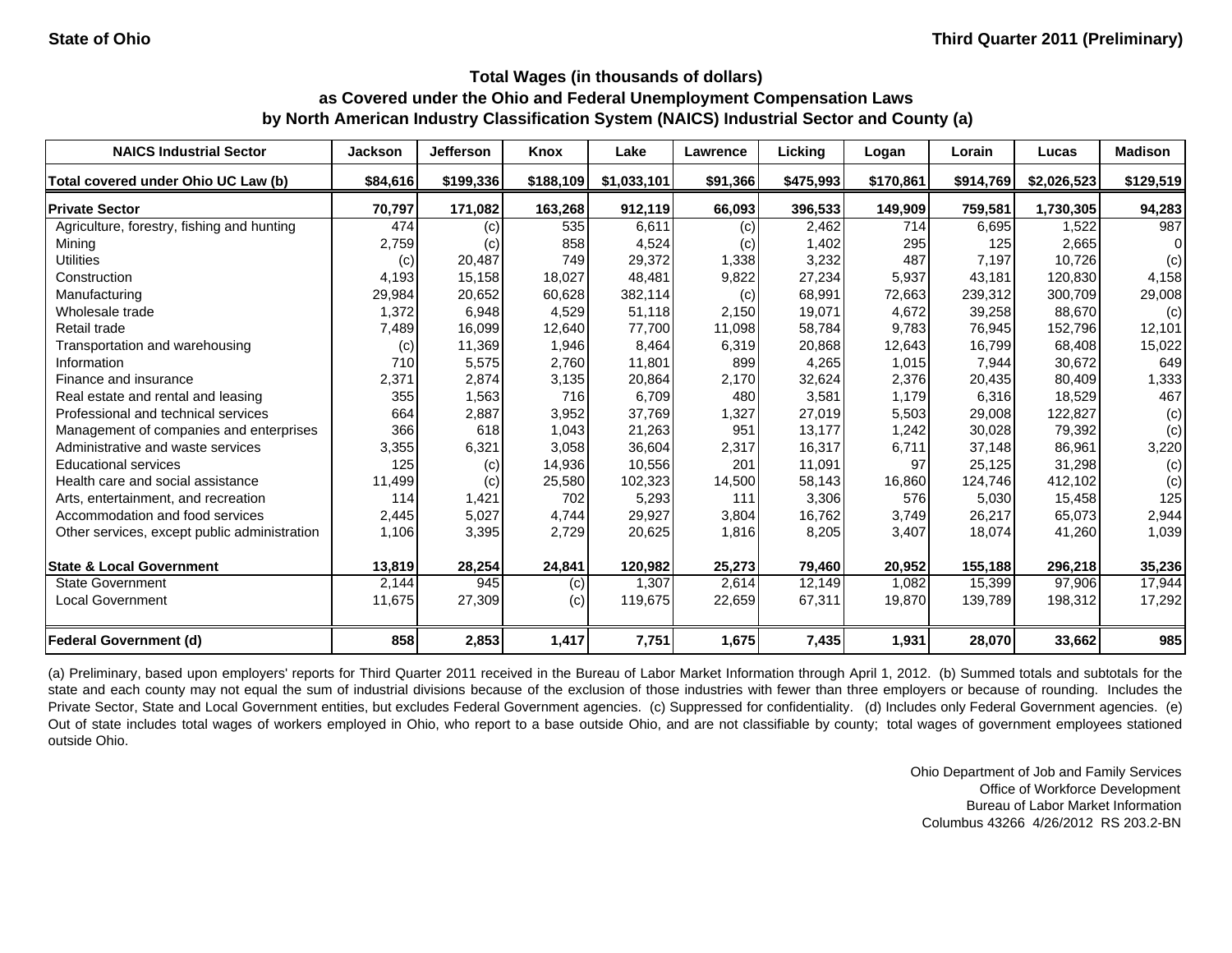| <b>NAICS Industrial Sector</b>               | <b>Mahoning</b> | <b>Marion</b> | <b>Medina</b> | <b>Meigs</b> | <b>Mercer</b> | Miami             | <b>Monroe</b> | Montgomery  | Morgan   | <b>Morrow</b> |
|----------------------------------------------|-----------------|---------------|---------------|--------------|---------------|-------------------|---------------|-------------|----------|---------------|
| Total covered under Ohio UC Law (b)          | \$839,865       | \$222,668     | \$536,196     | \$25,565     | \$146,921     | \$361,222         | \$36,236      | \$2,478,682 | \$19,396 | \$38,481      |
| <b>Private Sector</b>                        | 703,977         | 178,441       | 466,258       | 17,409       | 122,793       | 312,199           | 30,269        | 2,163,279   | 14,586   | 24,461        |
| Agriculture, forestry, fishing and hunting   | 1,031           | (c)           | 881           | 237          | (c)           | $\left( c\right)$ | (c)           | 1,537       | 183      | (c)           |
| Mining                                       | 3,377           | (c)           | 361           | 3,414        | (c)           | (C)               | 599           | 290         | 132      | (c)           |
| <b>Utilities</b>                             | 7,370           | 2,066         | (c)           | (c)          | (c)           | $\left( c\right)$ | 506           | 19,737      | (c)      | (c)           |
| Construction                                 | 60,474          | 6,393         | 39,967        | 2,479        | 9,388         | 16,850            | 1,681         | 95,739      | 386      | 1,782         |
| Manufacturing                                | 93,195          | 66,053        | 107,363       | 934          | 52,307        | 122,624           | (c)           | 333,431     | 6,434    | 8,307         |
| Wholesale trade                              | 54,000          | 7,990         | 36,085        | 334          | (c)           | 25,344            | 1,071         | 115,594     | 1,193    | 1,283         |
| Retail trade                                 | 74,616          | 16,439        | 51,874        | 2,735        | 11,624        | 28,088            | 1,429         | 148,547     | 1,256    | 3,547         |
| Transportation and warehousing               | 32,150          | 6,084         | (c)           | (c)          | 9,745         | (c)               | 2,231         | 75,681      | (c)      | (c)           |
| Information                                  | 13,405          | 8,173         | 3,733         | (c)          | 1,433         | 1,475             | 167           | 133,421     | 261      | 325           |
| Finance and insurance                        | 32,161          | 5,028         | 12,650        | 935          | 6,521         | 7,517             | (c)           | 128,534     | (c)      | 664           |
| Real estate and rental and leasing           | 6,248           | 2,871         | 4,198         | 45           | 683           | 2,718             | (c)           | 27,728      | (c)      | 191           |
| Professional and technical services          | 34,084          | 2,383         | 25,442        | (c)          | (c)           | (c)               | 272           | 182,115     | (c)      | (c)           |
| Management of companies and enterprises      | 12,751          | 1,746         | 46,834        | (c)          | (c)           | (c)               | 0             | 78,064      | (c)      | (c)           |
| Administrative and waste services            | 60,036          | 3,960         | 20,565        | 567          | 1,931         | 11,516            | 116           | 100,263     | 555      | 461           |
| <b>Educational services</b>                  | 7,779           | 386           | 1,627         | (c)          | (c)           | 816               | (c)           | 66,661      |          | (c)           |
| Health care and social assistance            | 158,867         | 38,419        | 56,267        | (c)          | (c)           | 39,656            | (c)           | 516,999     | 2,224    | (c)           |
| Arts, entertainment, and recreation          | 3,500           | 577           | 3,895         | (c)          | 346           | 968               | 34            | 12,792      | (c)      | 211           |
| Accommodation and food services              | 30,392          | 5,666         | 17,517        | (c)          | 3,184         | 12,101            | 209           | 76,833      | (c)      | 1,005         |
| Other services, except public administration | 18,540          | 3,274         | 9,310         | (c)          | 2,739         | 6,738             | 602           | 49,313      | 168      | 764           |
| <b>State &amp; Local Government</b>          | 135,888         | 44,227        | 69,938        | 8,156        | 24,128        | 49,023            | 5,967         | 315,403     | 4,810    | 14,020        |
| <b>State Government</b>                      | 42,115          | 15,092        | 1,379         | 415          | 1,605         | 2,171             | 410           | 21,413      | 603      | 939           |
| <b>Local Government</b>                      | 93,773          | 29,135        | 68,559        | 7,741        | 22,523        | 46,852            | 5,557         | 293,990     | 4,207    | 13,081        |
| <b>Federal Government (d)</b>                | 22,352          | 1,696         | 4,976         | 895          | 1,240         | 2,717             | 528           | 78,743      | 410      | 642           |

(a) Preliminary, based upon employers' reports for Third Quarter 2011 received in the Bureau of Labor Market Information through April 1, 2012. (b) Summed totals and subtotals for the state and each county may not equal the sum of industrial divisions because of the exclusion of those industries with fewer than three employers or because of rounding. Includes the Private Sector, State and Local Government entities, but excludes Federal Government agencies. (c) Suppressed for confidentiality. (d) Includes only Federal Government agencies. (e) Out of state includes total wages of workers employed in Ohio, who report to <sup>a</sup> base outside Ohio, and are not classifiable by county; total wages of government employees stationed outside Ohio.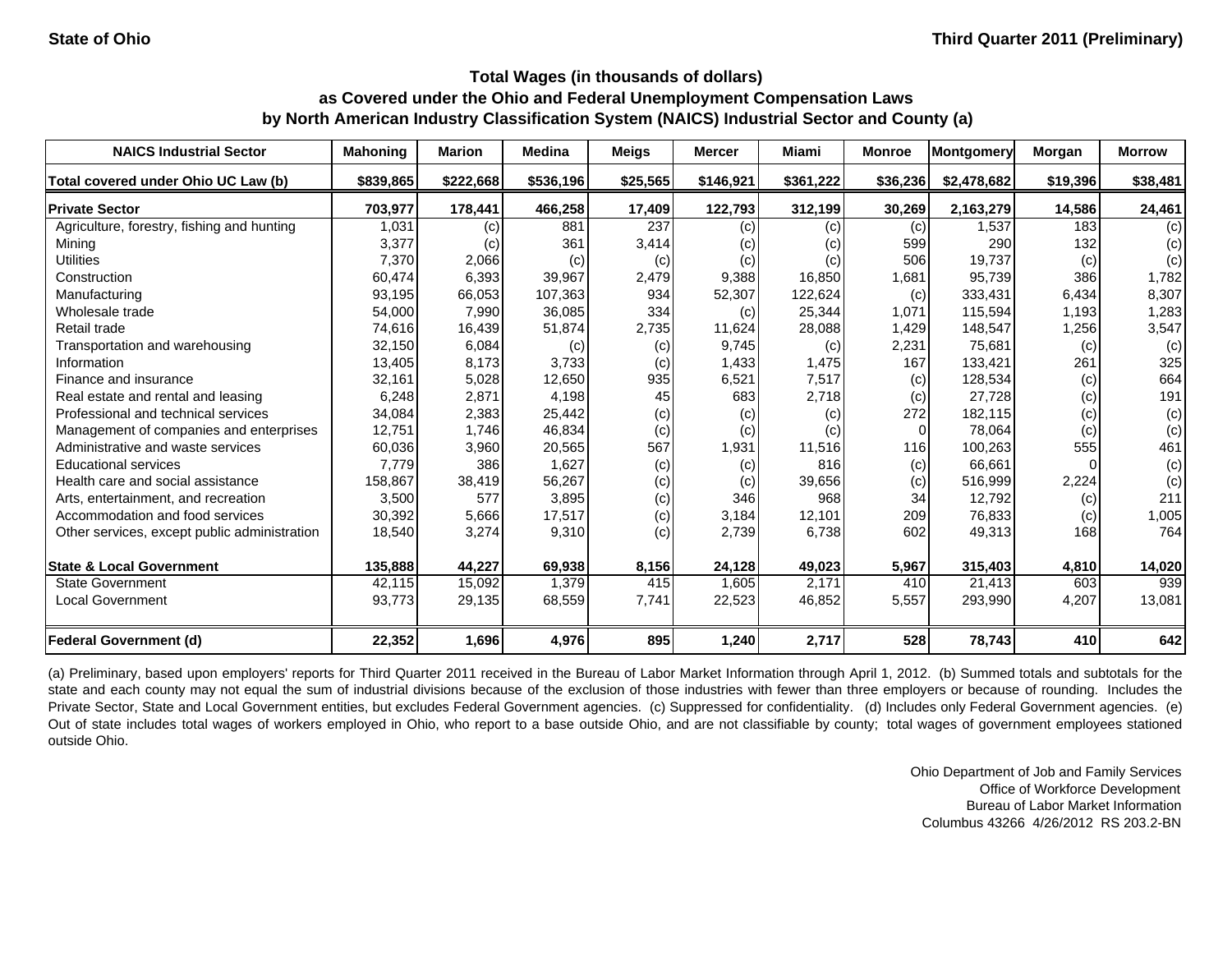| <b>NAICS Industrial Sector</b>               | <b>Muskingum</b> | <b>Noble</b>    | <b>Ottawa</b> | Paulding | Perry    | <b>Pickaway</b> | <b>Pike</b> | Portage   | Preble   | <b>Putnam</b>  |
|----------------------------------------------|------------------|-----------------|---------------|----------|----------|-----------------|-------------|-----------|----------|----------------|
| Total covered under Ohio UC Law (b)          | \$282,701        | \$22,889        | \$134,105     | \$36,553 | \$50,578 | \$138,740       | \$92,752    | \$503,739 | \$81,323 | \$89,410       |
| <b>Private Sector</b>                        | 238,224          | 13,198          | 112,392       | 27,335   | 36,005   | 93,006          | 79,802      | 359,691   | 65,576   | 75,599         |
| Agriculture, forestry, fishing and hunting   | 118              | (c)             | (c)           | 3,242    | 150      | (C)             | (c)         | 869       | 609      | (c)            |
| Mining                                       | 5,502            | (c)             | (c)           | 214      | 2,527    | (C)             | (c)         | 2,484     | 299      | (c)            |
| <b>Utilities</b>                             | 3,992            | 102             | (c)           | (c)      | 632      | 700             | (c)         | (c)       | (c)      | (c)            |
| Construction                                 | 21,267           | 858             | 4,665         | 1,479    | 9,921    | 9.778           | 8,452       | 21,820    | 3,136    | 8,818          |
| Manufacturing                                | 36,698           | 2,066           | 29,793        | 11,568   | 7,074    | 34,508          | 31,193      | 131,433   | 32,935   | 32,632         |
| Wholesale trade                              | 8,321            | 864             | 2,767         | 1,702    | 806      | 5,107           | (c)         | 33,036    | 2,669    | (c)            |
| Retail trade                                 | 27,481           | 1,346           | 10,463        | 2,153    | 3,223    | 9,080           | 5,103       | 38,484    | 7,336    | 6,148          |
| Transportation and warehousing               | 11,810           | 789             | (c)           | (c)      | 440      | 2,180           | 1,252       | (c)       | (c)      | 3,271          |
| Information                                  | 4,242            | 171             | 806           | 143      | 319      | 620             | 317         | 3,206     | 206      | 562            |
| Finance and insurance                        | 8,041            | 696             | 3,027         | 828      | 1,345    | 3,007           | 1,754       | 8,059     | 1,937    | 3,292          |
| Real estate and rental and leasing           | 1,955            | 13 <sup>1</sup> | 1,105         | 121      | 83       | 526             | 181         | 4.477     | 457      | 223            |
| Professional and technical services          | 6,392            | 496             | (c)           | 411      | 781      | (c)             | 3,717       | 15,678    | (c)      | 2,770          |
| Management of companies and enterprises      | 1,471            | (c)             | (c)           |          | (c)      | (c)             | 0           | 11,771    | (c)      | $\overline{0}$ |
| Administrative and waste services            | 7,464            | (c)             | 1,599         | 411      | (c)      | 3,310           | 9,507       | 11,142    | 1,157    | 3,335          |
| <b>Educational services</b>                  | 5,464            | $\Omega$        | 224           | (c)      | (c)      | 29              | (c)         | 5,048     | (c)      | (c)            |
| Health care and social assistance            | 68,599           | 2,562           | 12,616        | (c)      | (c)      | 14,508          | (c)         | 28,292    | (c)      | (c)            |
| Arts, entertainment, and recreation          | 1,699            | (c)             | 5,157         | (c)      | 131      | 677             | 44          | 3,987     | 242      | 374            |
| Accommodation and food services              | 10,630           | (c)             | 10,900        | (c)      | 1,075    | 3,121           | 2,233       | 16,698    | 2,656    | 1,703          |
| Other services, except public administration | 7,077            | 211             | 2,539         | 462      | 747      | 1,257           | 946         | 8,875     | 1,313    | 1,264          |
| <b>State &amp; Local Government</b>          | 44,477           | 9,691           | 21,713        | 9,218    | 14,573   | 45,734          | 12,950      | 144,048   | 15,747   | 13,811         |
| <b>State Government</b>                      | 3,341            | 5,918           | 2,883         | 365      | 449      | 19,893          | 1,045       | 64,052    | 905      | 520            |
| <b>Local Government</b>                      | 41,136           | 3,773           | 18,830        | 8,853    | 14,124   | 25,841          | 11,905      | 79,996    | 14,842   | 13,291         |
| <b>Federal Government (d)</b>                | 3,487            | 278             | 2,374         | 550      | 717      | 1,137           | 1,261       | 4,342     | 964      | 917            |

(a) Preliminary, based upon employers' reports for Third Quarter 2011 received in the Bureau of Labor Market Information through April 1, 2012. (b) Summed totals and subtotals for the state and each county may not equal the sum of industrial divisions because of the exclusion of those industries with fewer than three employers or because of rounding. Includes the Private Sector, State and Local Government entities, but excludes Federal Government agencies. (c) Suppressed for confidentiality. (d) Includes only Federal Government agencies. (e) Out of state includes total wages of workers employed in Ohio, who report to <sup>a</sup> base outside Ohio, and are not classifiable by county; total wages of government employees stationed outside Ohio.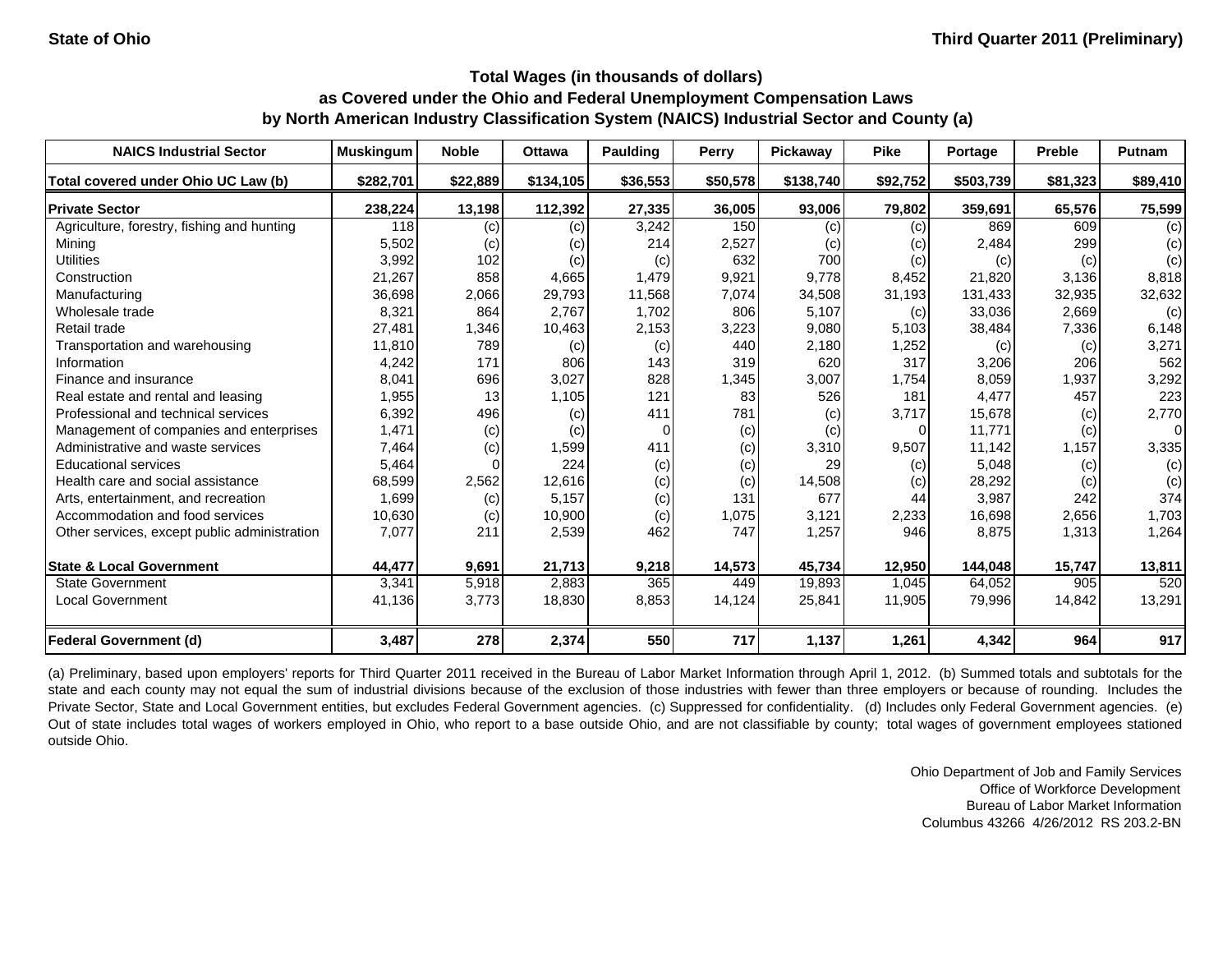| <b>NAICS Industrial Sector</b>               | <b>Richland</b> | <b>Ross</b> | <b>Sandusky</b> | <b>Scioto</b> | <b>Seneca</b> | <b>Shelby</b> | <b>Stark</b> | <b>Summit</b> | <b>Trumbull</b> | <b>Tuscarawas</b> |
|----------------------------------------------|-----------------|-------------|-----------------|---------------|---------------|---------------|--------------|---------------|-----------------|-------------------|
| Total covered under Ohio UC Law (b)          | \$428,829       | \$250,659   | \$225,986       | \$195,554     | \$155,186     | \$268,861     | \$1,398,613  | \$2,708,474   | \$676,633       | \$280,463         |
| <b>Private Sector</b>                        | 354.369         | 198,860     | 196,563         | 143,612       | 129,142       | 243,076       | 1,213,685    | 2,397,484     | 585,003         | 236,635           |
| Agriculture, forestry, fishing and hunting   | 523             | 413         | 1,772           | (c)           | 948           | 680           | 2,597        | 1,012         | 555             | 796               |
| Mining                                       | 203             | 171         | 636             | (c)           | 1,341         |               | 3,739        | 572           | 424             | 7,200             |
| <b>Utilities</b>                             | (c)             | 2,978       | 1,696           | 1,561         | 1,776         | (c)           | 10,172       | 20,069        | 3,084           | 1,229             |
| Construction                                 | 21,350          | 5,726       | 8,869           | 6.472         | 11,924        | 17,986        | 79.646       | 125.373       | 31.547          | 14,331            |
| Manufacturing                                | 100,846         | 66,254      | 95,462          | 18,920        | 39,733        | 140,051       | 324,713      | 394,486       | 222,721         | 78,962            |
| Wholesale trade                              | 18,625          | 5,000       | 5,503           | 2,408         | 6,025         | 15,825        | 71,885       | 199,104       | 23,357          | 13,243            |
| Retail trade                                 | 41,988          | 22,276      | 15,926          | 16,847        | 12,670        | 11,496        | 118,672      | 188,952       | 59,347          | 24,788            |
| Transportation and warehousing               | (c)             | 6,261       | 5,531           | 4,360         | 5,620         | (c)           | 25,826       | 83,910        | 23,416          | 8,926             |
| Information                                  | 11,676          | 4,466       | 1,195           | 1,951         | 1,515         | 2,143         | 16,804       | 45,974        | 6,424           | 2,500             |
| Finance and insurance                        | 11,422          | 4,435       | 4,461           | 4,424         | 5,481         | 3,550         | 63,400       | 120,629       | 14,276          | 6,625             |
| Real estate and rental and leasing           | 2,533           | 887         | 2,668           | 1,564         | 327           | 1,076         | 10,568       | 21,816        | 7,206           | 1,976             |
| Professional and technical services          | 10,185          | 3,243       | 3,526           | 7,534         | 2,563         | 4,268         | 47,741       | 176.074       | 14,241          | 7,944             |
| Management of companies and enterprises      | 1,070           | 2,697       | 2,890           | 424           | 3,344         | n             | 19,449       | 284,804       | 12,535          | 1,154             |
| Administrative and waste services            | 22,313          | 4,476       | 7,227           | 6,282         | 2,743         | 8,995         | 51,800       | 110.331       | 25,739          | 9,686             |
| <b>Educational services</b>                  | 2,674           | 1,045       | (c)             | 1,348         | 8,428         | 613           | 21,719       | 26,132        | 3,143           | 876               |
| Health care and social assistance            | 72,886          | 57,402      | (c)             | 58,630        | 17,506        | 17,640        | 257,374      | 455,072       | 104,047         | 38,349            |
| Arts, entertainment, and recreation          | 1,881           | 830         | 1,414           | 228           | 534           | 309           | 7,821        | 17,265        | 3,004           | 1,280             |
| Accommodation and food services              | 14,411          | 7,765       | 5,732           | 7,499         | 3,809         | 3,981         | 48,521       | 71,614        | 19,402          | 10,044            |
| Other services, except public administration | 7,033           | 2,536       | 3,937           | 2,883         | 2,857         | 3,101         | 31,239       | 54,294        | 10,535          | 6,726             |
| <b>State &amp; Local Government</b>          | 74,460          | 51,799      | 29,423          | 51,942        | 26,044        | 25,785        | 184,928      | 310,990       | 91,630          | 43,828            |
| <b>State Government</b>                      | 20,898          | 21,551      | 1,298           | 22,008        | 5,020         | 3,736         | 21,892       | 63,360        | 10,038          | 6,405             |
| <b>Local Government</b>                      | 53,562          | 30,248      | 28,125          | 29,934        | 21,024        | 22,049        | 163,036      | 247,630       | 81,592          | 37,423            |
| Federal Government (d)                       | 10,075          | 26,413      | 1,459           | 2,622         | 1,595         | 1,147         | 17,200       | 32,909        | 7,309           | 3,402             |

(a) Preliminary, based upon employers' reports for Third Quarter 2011 received in the Bureau of Labor Market Information through April 1, 2012. (b) Summed totals and subtotals for the state and each county may not equal the sum of industrial divisions because of the exclusion of those industries with fewer than three employers or because of rounding. Includes the Private Sector, State and Local Government entities, but excludes Federal Government agencies. (c) Suppressed for confidentiality. (d) Includes only Federal Government agencies. (e) Out of state includes total wages of workers employed in Ohio, who report to <sup>a</sup> base outside Ohio, and are not classifiable by county; total wages of government employees stationed outside Ohio.